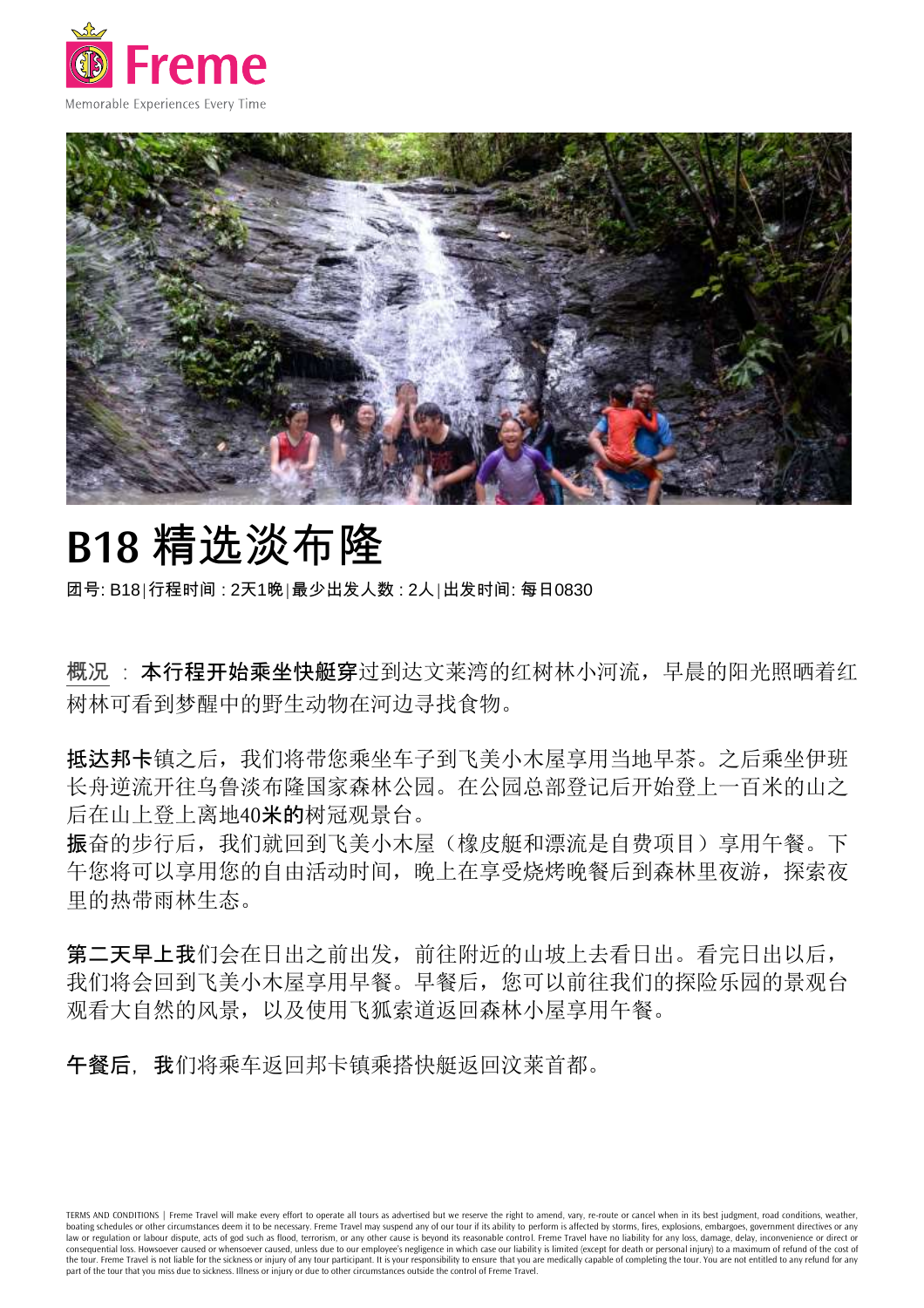

| 第一天  |                       |
|------|-----------------------|
| 时间   | 行程                    |
| 0800 | 首都码头出发                |
| 0845 | A抵达邦卡镇                |
| 0915 | 抵达飞美森林小屋,             |
|      | 享用早茶,                 |
|      | 安全教学及注意事项             |
| 0945 | 乘搭长舟前往乌鲁淡布隆国家森林公园     |
| 1045 | 抵达公园,                 |
|      | 注册,                   |
|      | 前往树顶瞭望台               |
| 1215 | 返回飞美森林小屋(可自费参与漂流及独木舟) |
| 1330 | 享用午餐,入住飞美森林小屋,自由活动    |
| 1900 | 享用烧烤晚餐,夜间徒步 / 留宿飞美小屋  |
|      |                       |
| 第二天  |                       |
| 再十正。 | 仁非                    |

| 时间   | 行程                |
|------|-------------------|
| 0500 | 起床,晨曦徒步           |
| 0800 | 返回飞美小屋享用早餐,自由活动   |
| 1000 | 飞美探险乐园活动,景观太,飞狐索道 |
| 1200 | 享用午餐              |
| 1300 | 出发前往伊班族长屋         |
| 1330 | 参观伊班族长屋           |
| 1415 | 抵达帮卡镇, 乘搭快艇返回首都   |
| 1500 | 抵达首都~斯里巴加湾市       |

TERMS AND CONDITIONS | Freme Travel will make every effort to operate all tours as advertised but we reserve the right to amend, vary, re-route or cancel when in its best judgment, road conditions, weather, boating schedul